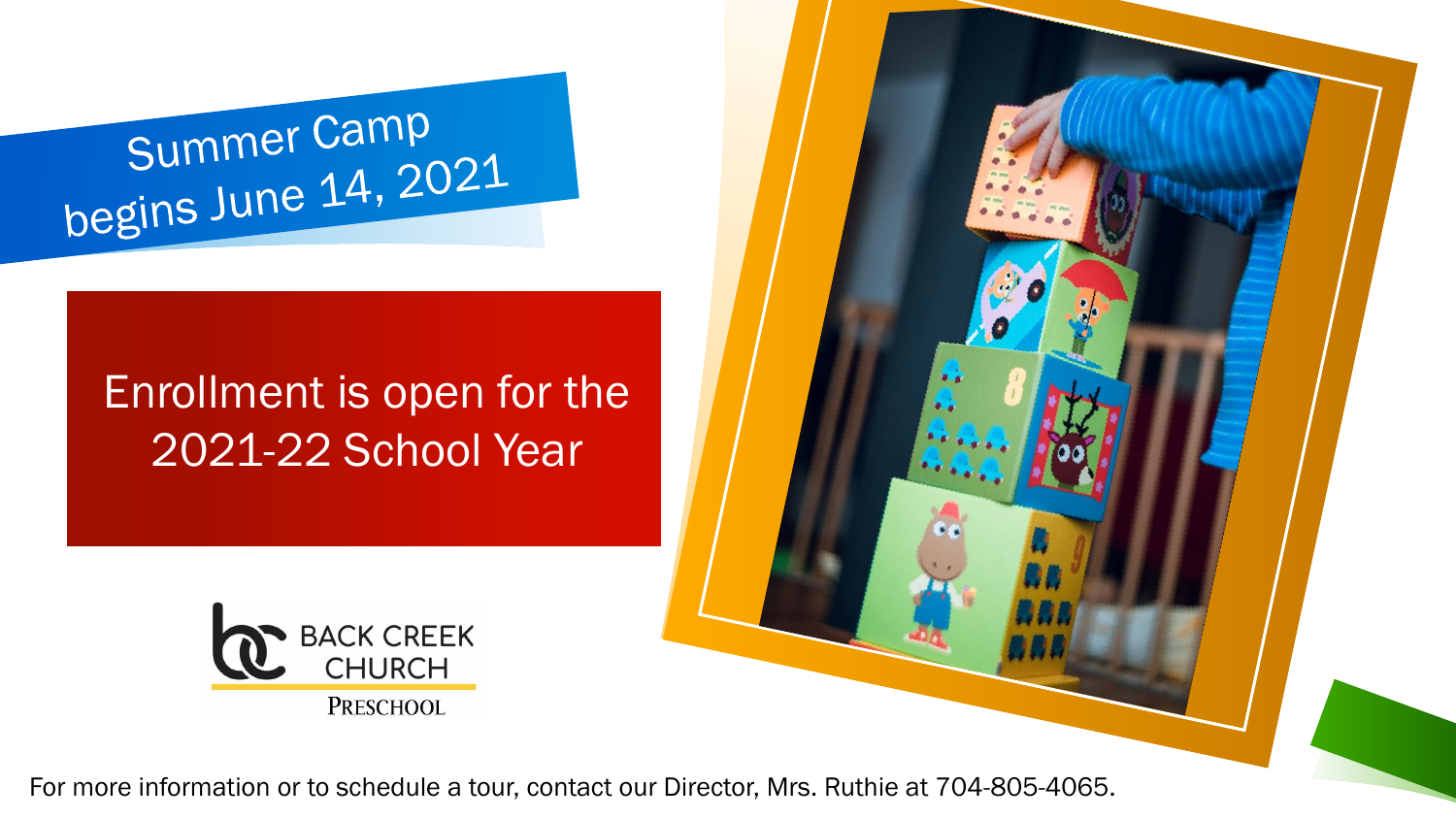

•**Back Creek Church Preschool operates on a Monday-Friday, 9am-1pm schedule.**  •**Classes offered are subject to change based on enrollment demands.** •**Registration forms and fee schedules are available at the Preschool or Church Office.** •**Protocols remain in place to prevent the spread of COVID-19.**

**The Back Creek Church Preschool is a ministry of Back Creek Church, Associate Reformed Presbyterian. The Preschool is dedicated to providing activities which promote mental, spiritual, physical, and emotional growth in a loving and caring setting. The teachers are people who are qualified by their experience, training and their desire to help children grow, as well as by their own character and Christian commitment. Children are accepted into the preschool as space allows without regard for race, religion, or sex. Back Creek Church Preschool is committed to Biblical principles and uses prayer, Bible stories, and religious reference when relative to classroom activities**.

| Pre-Kindergarten Children should be 4 by March 31, 2021 and be potty-trained.<br>4 Year Old Children should be 4 by August 31, 2021 and be potty-trained. | 2 Year Old Children should be 2 by August 31, 2021.             |
|-----------------------------------------------------------------------------------------------------------------------------------------------------------|-----------------------------------------------------------------|
| Pre-Kindergarten, 5 Days (Monday-Friday)                                                                                                                  | 2-Year Old Class, 5 Days (Monday-Friday)                        |
| 4 Year Old Class, 5 Days (Monday-Friday)                                                                                                                  | 2-Year Old Class, 3 Days (Monday/Wednesday/Friday)              |
| 4-Year Old Class, 4 Days (Monday-Thursday)                                                                                                                | 2-Year Old Class, 2 Days (Tuesday/Thursday)                     |
| 4-Year Old Class, 3 Days (Monday/Wednesday/Friday)                                                                                                        |                                                                 |
|                                                                                                                                                           |                                                                 |
| 3 Year Old Children should be 3 by August 31, 2021 and be potty-trained.                                                                                  | Year Old Children should be 1 by August 31, 2021.               |
| 3-Year Old Class, 5 Days (Monday-Friday)                                                                                                                  | 1-Year Old Class, 5 Days (Monday-Friday)                        |
| 3-Year Old Class, 3 Days (Monday/Wednesday/Friday)                                                                                                        | 1-Year Old Class, 4 Days (Monday-Thursday)                      |
| 3-Year Old Class, 2 Days (Tuesday/Thursday)                                                                                                               | 1-Year Old Class, 3 Days (Monday/Wednesday/Friday)              |
|                                                                                                                                                           | 1-Year Old Class, 2 Days (Monday/Wednesday or Tuesday/Thursday) |

**For more information or to schedule a tour of our campus, please contact our Director, Mrs. Ruthie at 704-805-4065.**